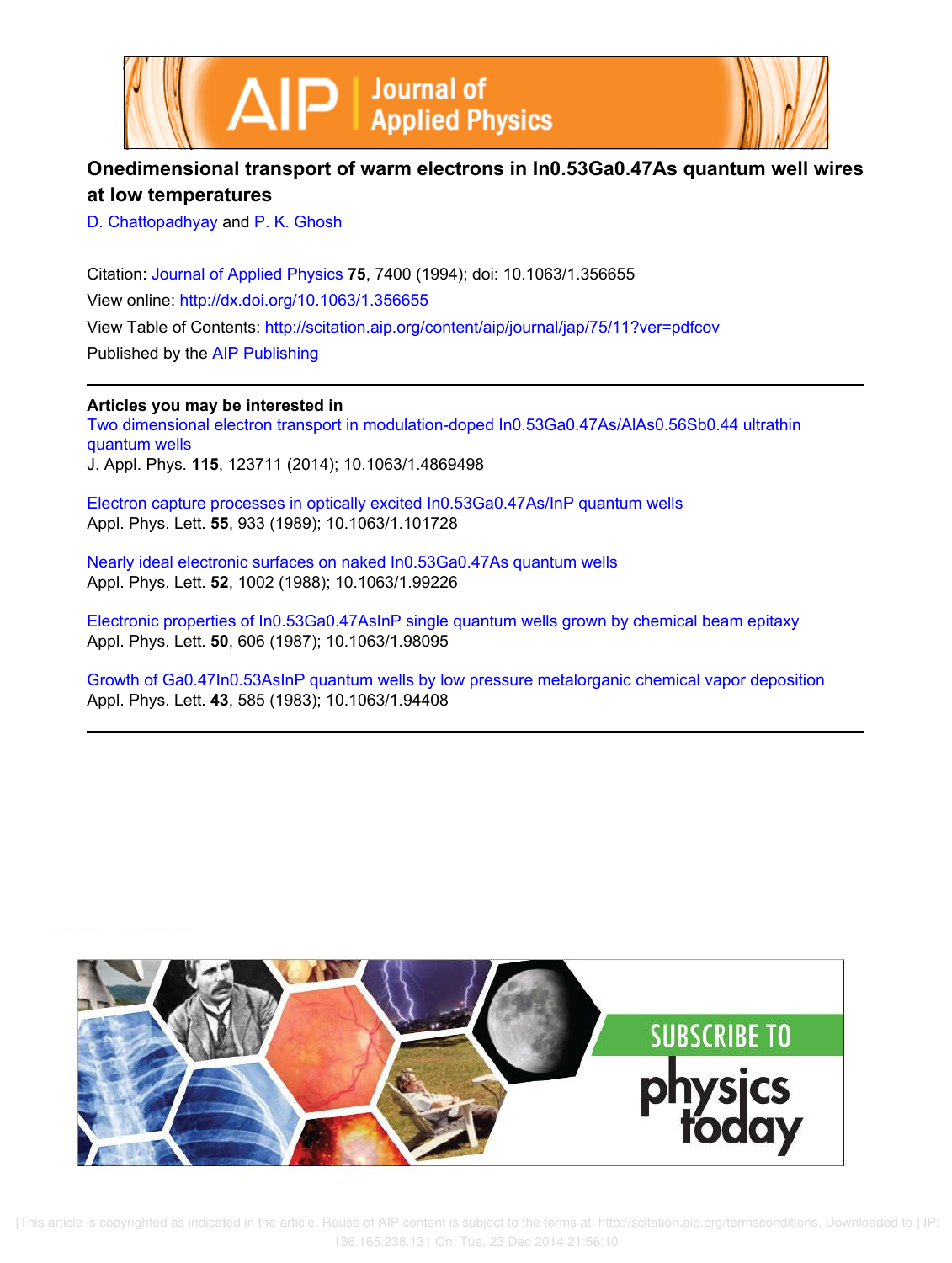# One-dimensional transport of warm electrons in  $In_{0.53}Ga_{0.47}As$  quantum well wires at low temperatures

D. Chattopadhyay and P. K. Ghosh

Institute of Radiophysics and Electronics, 92 Acharya Prafulla Chandra Road, Calcutta 700 009, India

(Received 20 September 1993; accepted for publication 31 January 1994)

The ohmic mobility  $\mu_0$  and the warm electron coefficient  $\beta$  of the electrons moving one-dimensionally in a quantum well wire (QWW) of  $In_{0.53}Ga_{0.47}As$  are investigated for lattice temperatures in the range of 4-10 K. Deformation potential acoustic, piezoelectric, ionized-impurity, and alloy scatterings are included considering the nonequipartition of phonons.  $\beta$ values are calculated by two models: one using a heated Fermi-Dirac distribution function, and the other using a more general moment method. Momentum relaxation is found to be controlled predominantly by alloy scattering.  $\mu_0$  is larger for a QWW of greater cross section and decreases slowly with the increase of the lattice temperature. In both models used here,  $\beta$  is negative; its magnitude falls with increasing lattice temperature and is greater for larger cross sections of the QWW. However,  $|\beta|$  is larger in the heated Fermi-Dirac distribution function model.

### I. INTRODUCTION

The fabrication, physics, and application of quantum well wires (QWW) formed between the closely spaced het-<br>erojunction interfaces of two different semiconductors have erojunction interfaces of two different semiconductors have been receiving increasing attention in recent years. In such structures, the electron gas is quantized in two transverse directions and executes one-dimensional (1D) motion in the longitudinal direction. Electronic transport in 1D systems is interesting because the density of states and the scat-<br>tering rates are different from those of two-dimensional (2D) tering rates are different from those of two-dimensional  $(2D)$ structures and of the bulk. In this article, we study a 1D electronic transport in  $In<sub>0.53</sub>Ga<sub>0.47</sub>As QWW$  in the warmelectron region where nonohmic behavior begins to appear. The low effective mass in  $(In,Ga)As$  offers a high mobility, promising for devices. Also,  $(In,Ga)As$  devices can be intepromising for devices. Also, (In,Ga)As devices can be integrated with optoelectronic components in communication systems.

We calculate the ohmic mobility  $\mu_0$  and the warmelectron coefficient  $\beta$  for a degenerate electron distribution for lattice temperatures in the range of 4-10 K which is important for practical applications.<sup>9</sup> Carrier scatterings via<br>ionized impurities, acoustic phonons through deformation potential and piezoelectric couplings, and alloy disorder are potential and piezoelectric couplings, and alloy disorder are considered. We assume a heated Fermi-Dirac distribution in Sec. II for a basic understanding of the warm-electron behavior. In Sec. III we remove this assumption and use a more general moment method. In Sec. IV, we study the dependence of  $\mu_0$  and  $\beta$  on the cross section of the QWW and discuss the results in terms of the scattering processes and the assumed models.

## II. ELECTRON TEMPERATURE MODEL

We consider a square cross section of a QWW with side<br>lengths  $L = 8$  and 12 nm and a typical 1D carrier concentralengths  $L = 8$  and 12 run and a typical 1D carrier concentration  $n_{1D}$  –  $\sim$  . The lowest and the next higher subbands are found to be separated by an energy one order of magnitude greater than the average electron energy here. The population of the higher subbands can thus be neglected, and the electrons can be assumed to be confined to the lowest subband.

In this section, we adopt the popular electron temperature model,<sup>10</sup> and thus take the symmetric part of the distribution function  $f_0(E)$  to be a heated Fermi-Dirac function characterized by an electron temperature  $T_e$ . Here, E is the electron energy for motion in the longitudinal direction, i.e.,  $E = \hbar^2 k_z^2/(2m^*)$  where  $\hbar$  is Planck's constant divided by  $2\pi$ ,  $k_z$  is the 1D wave vector in the longitudinal z direction, and  $m^*$  is the electron effective mass.

In a rectangular Cartesian frame, we take  $x$  and  $y$  directions along the two adjacent sides of the cross section of the QWW and the z direction along the axis of the wire to which an electric field  $\mathscr E$  is applied. The momentum relaxation times  $\tau_{ac}$  and  $\tau_{pz}$  for deformation potential acoustic and piezoelectric scattering, respectively, and the energy loss rates  $\langle dE/dT \rangle_{ac}$  and  $\langle dE/dT \rangle_{az}$  for these two scattering processes are found from the square of the matrix element for the 1D system. $^{11,12}$  In the energy loss rates, the terms up to the linear in  $(T_e - T_l)$  are kept,  $T_l$  being the lattice temperature, because these are the only important terms in the warm-electron regime.<sup>13</sup> The nonequipartition of the acoustic phonons is considered in the calculations done numerically.

The momentum relaxation time  $\tau_{\text{im}}$  for background impurity scattering was derived by Lee and Vassell.<sup>2</sup> We use their expression here for a typical background impurity concentration of  $5 \times 10^{21}$  m<sup>-3</sup>. The effect of remote impurities is small for a thick undoped spacer in modulation doped structures, and so it is not considered here. The momentum relaxation time for alloy disorder scattering  $\tau_{al}$ , as given by Basu et al.,  $^{14}$  is used.

The electron mobility is given by

$$
\mu = \frac{2e}{\pi \hbar n_{1D}} \left(\frac{2}{m^*}\right)^{1/2} \int_0^\infty E^{1/2} \tau \left(-\frac{\partial f_0}{\partial E}\right) dE, \tag{1}
$$

where e is the electronic charge and  $\tau^- = \tau_{ac}^- + \tau_{pz}^ +\tau_{\text{im}}+\tau$ 

7400 J. Appl. Phys. 75 (11), 1 June 1994 0021-8979/94/75(11)/7400/4/\$6.00 © 1994 American Institute of Physics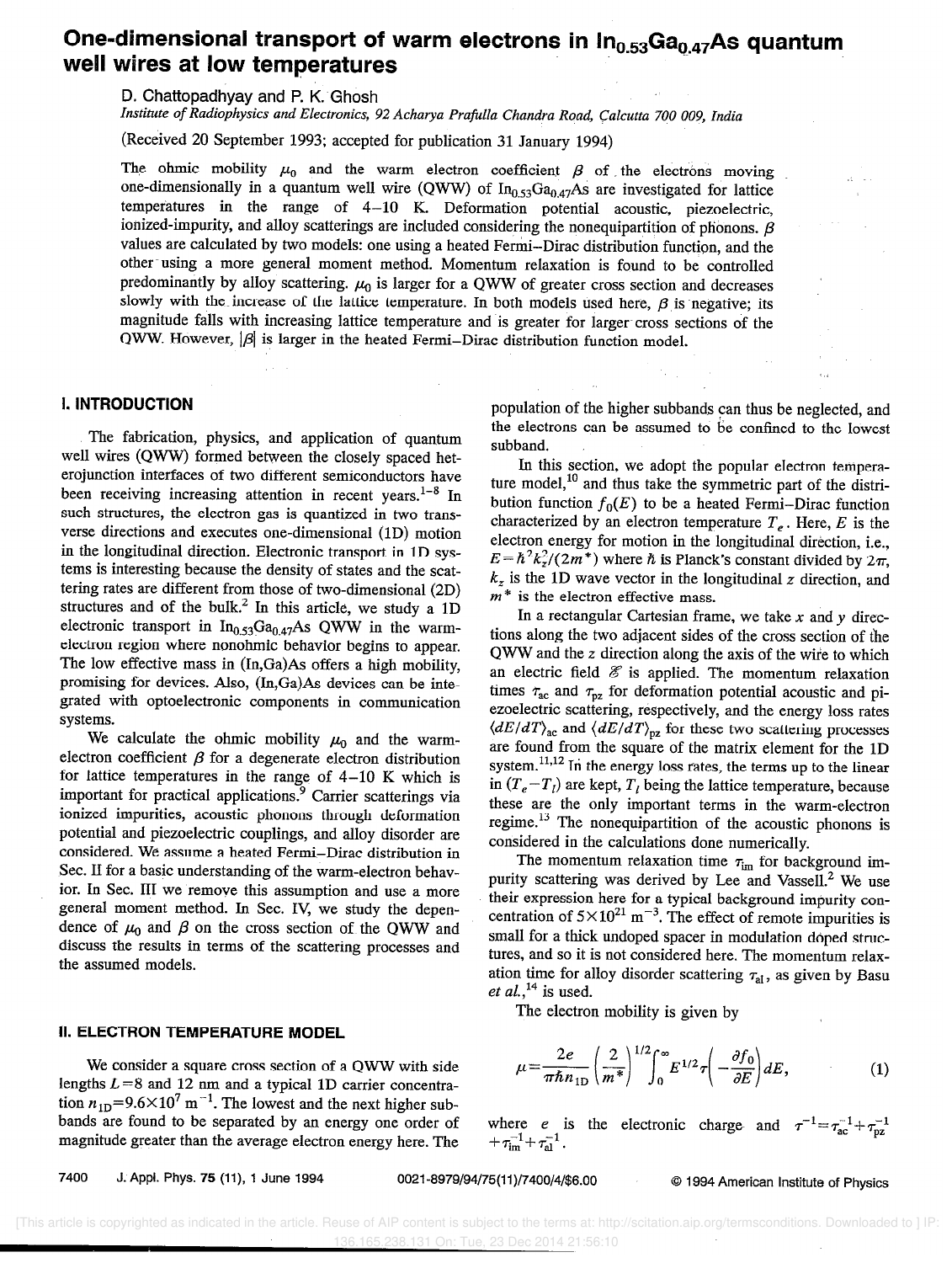For an applied electric field  $\mathcal{E}$ , the warm-electron mobility is

$$
\mu = \mu_0 (1 + \beta \mathcal{E}^2), \tag{2}
$$

the higher order terms in  $\mathscr E$  being insignificant. We expand  $\mu$ in a Taylor series in  $(T_e-T_i)$  and keep only the first order terms in  $(T_e-T_l)$ ; we obtain

$$
\mu = \mu_0 + (T_e - T_l) \frac{d\mu}{dT_e} \bigg| T_e = T_l. \tag{3}
$$

The balance of energy relationship is

$$
e\mu_0 \mathscr{E}^2 = -\left\langle \frac{dE}{dt} \right\rangle_{\text{ac}} - \left\langle \frac{dE}{dt} \right\rangle_{\text{pz}} = (T_e - T_l)s(T_l), \tag{4}
$$

where the function  $s(T_l)$  is obtained numerically from the energy loss rates. $^{12}$ 

From Eqs.  $(2)$ ,  $(3)$ , and  $(4)$  the warm-electron coefficient  $\beta$  is found to be

$$
\beta = \frac{e}{s(T_l)} \frac{d\mu}{dT_e} \bigg|_{T_e = T_l},
$$
\n(5)

with  $d\mu/dT_e|_{T_e=T_l}$  being obtained from Eq. (1).

Although the electron temperature model is simple and gives insight into carrier kinetics, it is actually established for very strong electron-electron scattering. When strong carrier-carrier scattering does not prevail, as in the case of 1D transport, the distribution function deviates from the heated Fermi-Dirac form.<sup>15</sup> We include this deviation in Sec. III. We find that, although the electron temperature model gives the correct nature of the variation of  $\beta$  with system parameters, it predicts values too large for  $|\beta|$  (shown later in Fig. 5).

### Ill. GENERAL MODEL

In general, one can express  $f_0(E)$  as a power series in  $\mathscr E$  and retain only terms of order  $\mathscr E^2$  in the warm-electron range.<sup>16</sup> We thus write

$$
f_0(E) = C\left[1 + \mathcal{E}^2 \phi(E)\right] f_L(E),\tag{6}
$$

where  $f_L(E)$  is the Fermi-Dirac function at the lattice temperature  $T_l$  and C is a constant determined by the requirement that the sum of  $f_0$  over the available states yields the carrier density. The Boltzmann equation gives

$$
\frac{e^2}{m^*} \tau \frac{\partial f_L}{\partial E} + \left(\frac{2e^2}{m^*} E\right) \frac{\partial}{\partial E} \left(\tau \frac{\partial f_L}{\partial E}\right) + \left(\frac{\partial \phi f_L}{\partial t}\right)_{\text{coll}} = 0, \qquad (7)
$$

where  $(\partial f_0/\partial t)_{\text{coll}}$  is calculated for deformation-potential acoustic and piezoelectric scatterings from the relevant matrix elements, as was discussed in Sec. II.

We expand  $\phi(E)$  as a power series in E:

$$
\phi(E) = \sum_{r=1}^{P} a_r E^r, \tag{8}
$$

and determine the coefficients  $a_r$  by the method of moments.<sup>16</sup> In this method, Eq. (7) is multiplied by  $E^{r}dE$ and the result is integrated for all values of  $E$ . The coeffi-



FIG. 1. Plot of the inverse relaxation times  $\tau_{al}^{-1}$ ,  $\tau_{im}^{-1}$ ,  $\tau_{ac}^{-1}$ , and  $\tau_{nz}^{-1}$  vs the electron energy  $E$ . Curves a and b are for a lattice temperature of  $6 K$  with  $L = 8$  and 12 nm, respectively. Curves a' and b' are for 10 K with  $L = 8$  and 12 nm, respectively.

cient  $a_r$  is found by solving p number of equations obtained by varying  $r$  from 1 through  $p$ . The mobility is calculated from Eq. (1) and  $\beta$  from Eq. (2). Convergent values are found with p between 9 and 12.

#### IV. CALCULATED RESULTS AND CONCLUSIONS

The material parameters of (In,Ga)As given in Ref. 14 are used in the calculations. Figure 1 shows the plot of the inverse relaxation times for the different scattering mechanisms versus the electron energy  $E$ . The inverse relaxation times decrease with increasing  $E$  because the density of states in the QWW varies as  $E^{-1/2}$ . With a rise in the lattice temperature, the phonon occupation number increases, leading to an enhancement of deformation-potential acoustic and piezoelectric scattering rates. As the cross sectional area of the QWW increases, the phonon and the alloy disorder scattering rates decrease, but the impurity scattering rate increases slightly. The alloy scattering is found to dominate the momentum telaxation.

The dependence of  $\mu_0$  on the lattice temperature is displayed in Fig. 2. The mobility is found to decrease slightly with increasing temperature. With a rise in temperature, the electrons move to the high energy states. The fall of the density of states at high energies overrides the increase of the momentum relaxation time at such energies, causing the mo:

 [This article is copyrighted as indicated in the article. Reuse of AIP content is subject to the terms at: http://scitation.aip.org/termsconditions. Downloaded to ] IP: 136.165.238.131 On: Tue, 23 Dec 2014 21:56:10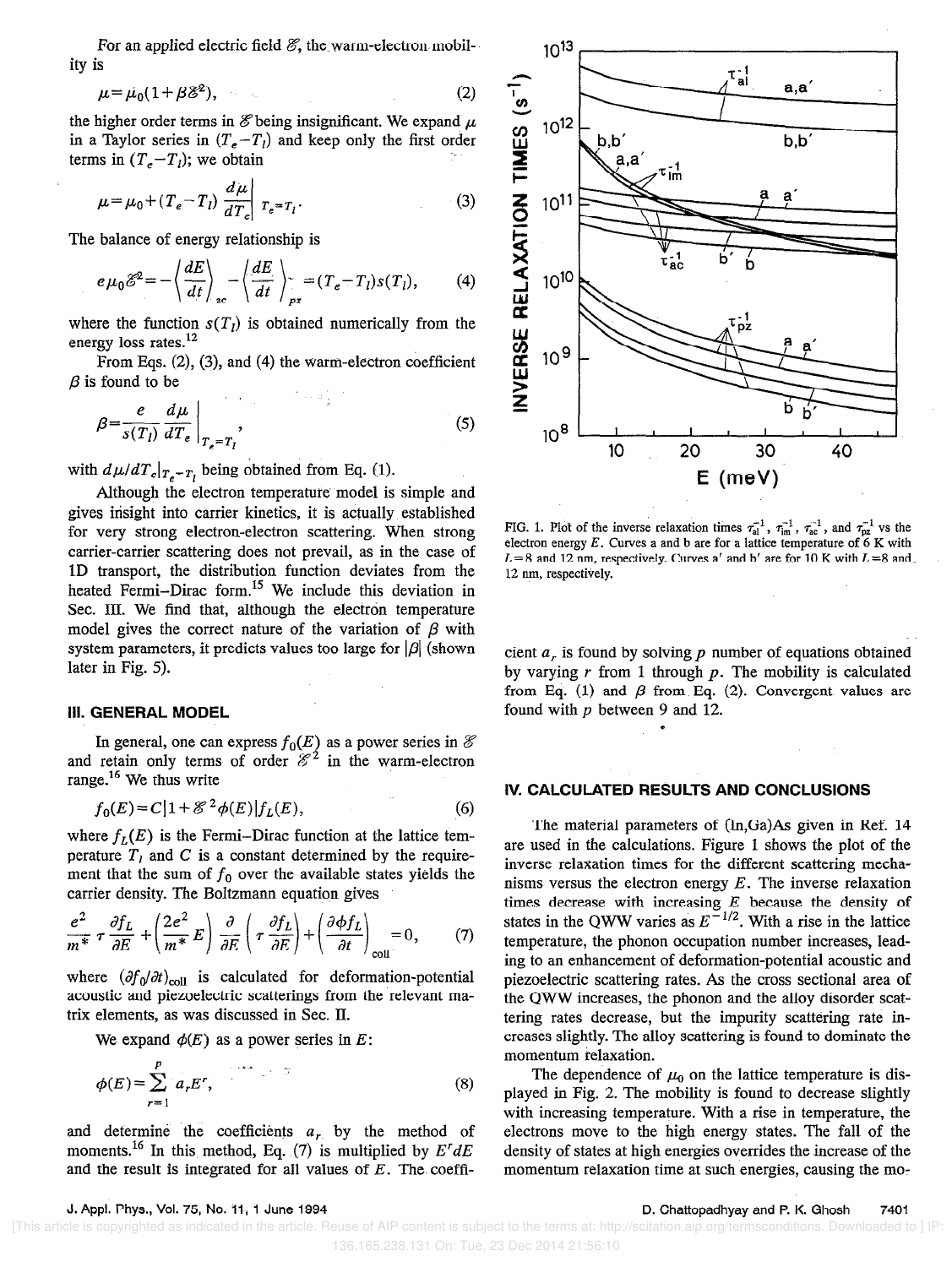

FIG. 2. Variation of the ohmic mobility  $\mu_0$  with lattice temperature. Curves a and b are for  $L=8$  and 12 nm, respectively.

bility to decrease with an increase in temperature. The mobility increases with an increase of  $L$  because the alloy scattering rate controlling the mobility falls.

Figure 3 shows the variation of  $(d\mu/dT_e)_{T_l}$  with lattice temperature.  $(d\mu/dT_e)_{T_t}$  is negative, alloy scattering being important. As the temperature increases,  $\left| \frac{d\mu}{dT_e} \right|_{T_1}$  decreases since the density of states varies as  $E^{-1/2}$ . For a higher L,  $(d\mu/dT_e)_{T_i}$  is more negative as the alloy scattering is then weaker. As the temperature increases, the phonon occupation number increases, leading to an increase of the energy loss rate. So, the function  $s(T)$  increases with temperature, as is seen in Fig. 4. Deformation-potential acoustic scattering controls the energy loss rate, with piezoelectric scattering contributing 2 orders of magnitude less. As L increases,  $s(T_i)$  is reduced, with phonon scattering being weaker.

The warm-electron coefficient  $\beta$  is negative here since  $(d\mu dT_e)_{T_i}$  is negative. Figure 5 shows that  $|\beta|$  decreases with an increase in the lattice temperature. The rise of  $s(T<sub>1</sub>)$ coupled with the fall of  $|(d\mu/dT_e)_{T_i}|$  with temperature ac-



FIG. 3. Plot of  $(d\mu/dT_e)_{T_e}$  with lattice temperature. Curves a and b have the same significance as in Fig. 2.

7402 J. Appl. Phys., Vol. 75, No. 11, 1 June 1994 **0. Chattopadhyay and P. K. Ghosh** 



FIG. 4. Plot of  $s(T_i)$  with lattice temperature. Curves a and b have the same meaning as in Fig. 2. Curves  $a_{ac}$  and  $a_{pz}$  show the contributions of deformation-potential acoustic and piezoelectric scattering to curve a. Curves  $b_{ac}$  and  $b_{px}$  show the same contributions to curve b. Curves  $a_{ac}$ , a and  $b_{ac}$ , b are not separable in the scale of the plot.



FIG, 5. Variation of the warm-electron coefficient with lattice temperature. Curves a and b have the same meaning as in Fig. 2. The solid curves give the values in the electron temperature model and the dashed curves give those in the general model.

 [This article is copyrighted as indicated in the article. Reuse of AIP content is subject to the terms at: http://scitation.aip.org/termsconditions. Downloaded to ] IP: 136.165.238.131 On: Tue, 23 Dec 2014 21:56:10